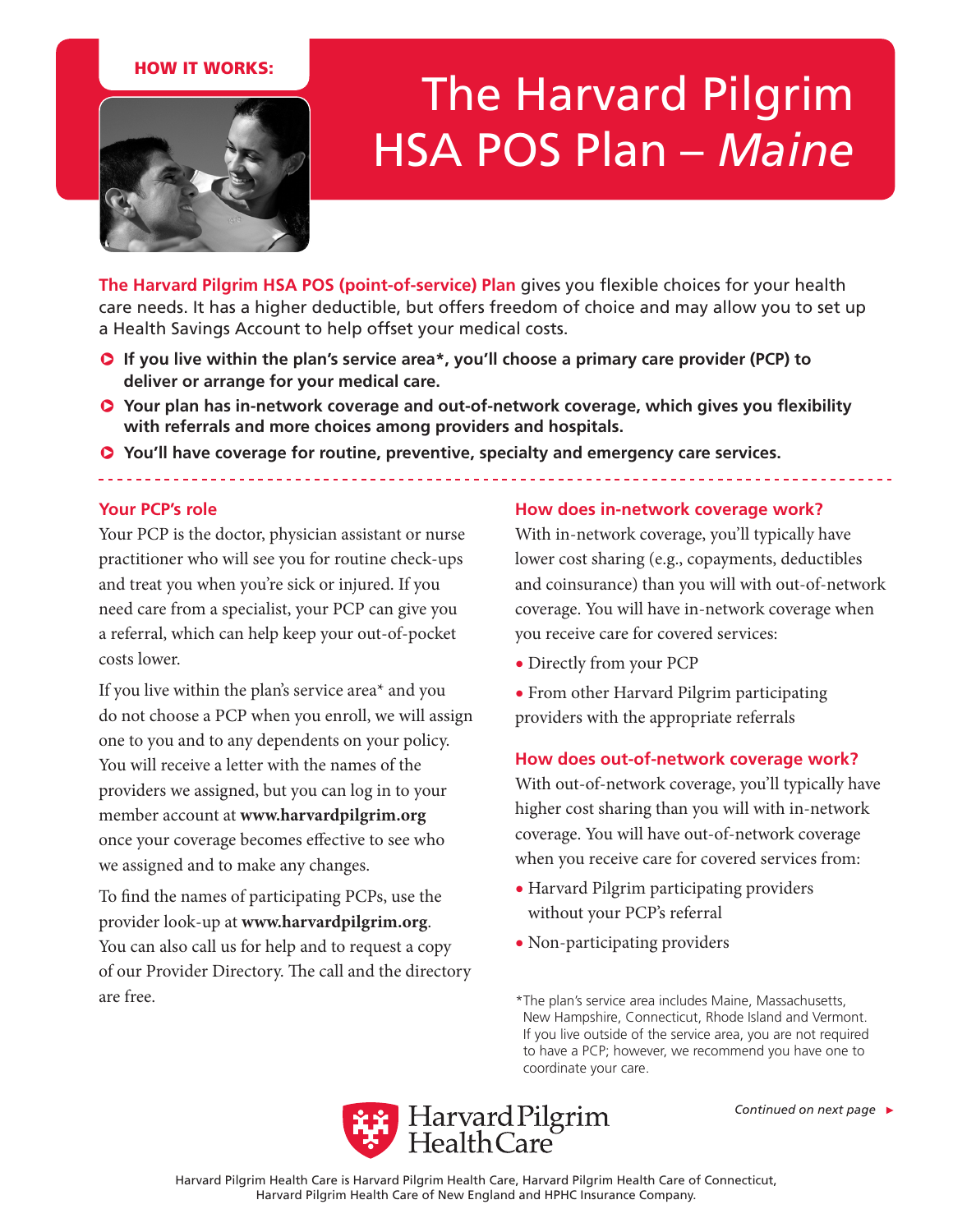If you see a non-participating provider, it's possible that the provider will charge more than Harvard Pilgrim's allowed amount for the care you received. In that case, you would be responsible for paying the difference between the provider's charges and Harvard Pilgrim's allowed amount; this is sometimes called "balance billing." The balance you pay would not count toward your out-ofpocket maximum.

**Note:** The *Schedule of Benefits* has more details on in-network and out-of-network benefits and cost sharing. It governs in the event that the information in this document is different.

## **Going to the hospital**

If you need tests or surgery at a hospital, services are covered depending on what combination of providers you use; see the following table for an illustration. Except in an emergency, you must notify us before a hospital admission when nonparticipating providers are involved.

|                                                            | <b>Admitted by:</b><br>Participating<br>provider with<br>a referral                       | <b>Admitted by:</b><br>Non-participating<br>provider or a<br>participating<br>provider without<br>a referral |
|------------------------------------------------------------|-------------------------------------------------------------------------------------------|--------------------------------------------------------------------------------------------------------------|
| <b>Admitted</b><br>to:<br>Participating<br>hospital        | Hospital:<br>In-network<br>benefit level<br>Physician:<br>In-network<br>benefit level     | Hospital:<br>In-network<br>benefit level<br>Physician:<br>Out-of-network<br>benefit level                    |
| <b>Admitted</b><br>to: $Non-$<br>participating<br>hospital | Hospital:<br>Out-of-network<br>benefit level<br>Physician:<br>In-network<br>benefit level | Hospital:<br>Out-of-network<br>benefit level<br>Physician:<br>Out-of-network<br>benefit level                |

#### **GLOSSARY**

**COST SHARING:** This is what you pay for specific health care services (e.g., office visits, X-rays and hospital services). Coinsurance, copayments and deductibles are all examples of cost sharing.

**COINSURANCE:** This is a fixed percentage of costs that you pay for covered services. For example, you may have to pay 20% of a provider's bill for your care, while Harvard Pilgrim pays 80%. Coinsurance is usually something you pay after you have paid an annual deductible.

**COPAYMENT:** This is a flat dollar amount you pay for certain services on your plan. You may have different copayments for different services (e.g., primary care visits and specialist visits). Copayments are normally due when you have your appointment.

**DEDUCTIBLE:** This is a set amount of money that you have to pay out of your own pocket for certain services. If you have a \$2,000 annual deductible, for example, you will have to pay \$2,000 worth of charges before Harvard Pilgrim helps pay. If you receive care for services that fall under the deductible, your provider will send you a bill.

**NON-PARTICIPATING PROVIDERS:** Health professionals and hospitals that do not have contracts with Harvard Pilgrim to care for our members, and are therefore not in our network.

**PARTICIPATING PROVIDERS:** Health professionals and hospitals that have contracts with Harvard Pilgrim to care for our members, and are therefore in our network.

**OUT-OF-POCKET MAXIMUM:** This is a limit on the total amount of cost sharing you have to pay annually for covered services. This generally includes copayments, coinsurance and deductibles. After you meet your out-ofpocket maximum, Harvard Pilgrim will pay all additional covered health care costs.

The *Schedule of Benefits* has more details on benefits and cost sharing. It governs in the event that the information in this document is different.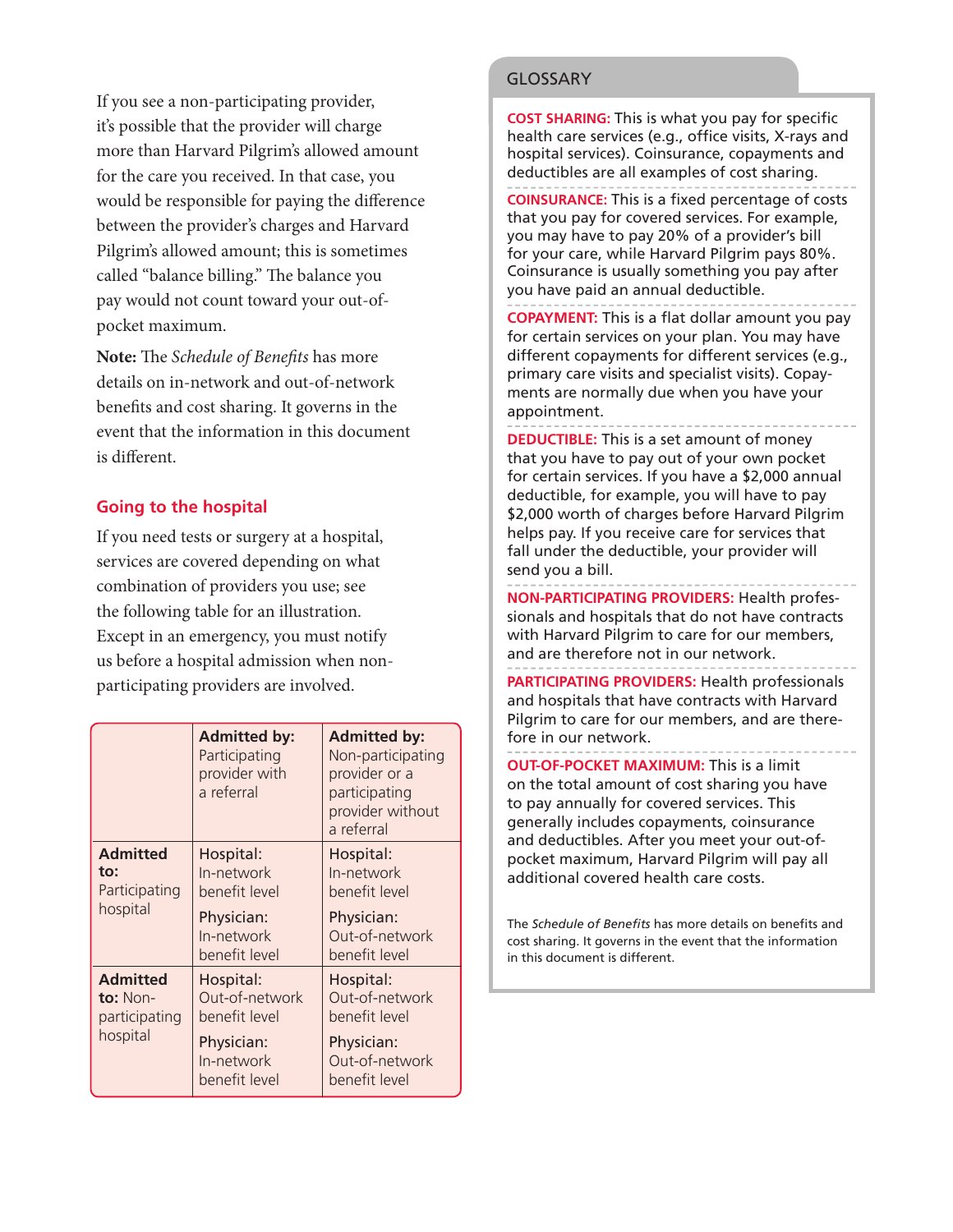#### **Coverage when you're traveling**

When you need care for covered services while you're outside the plan's service area (Maine, Massachusetts, New Hampshire, Connecticut, Rhode Island and Vermont) you will have in-network coverage when you visit participating providers and out-of-network coverage when you visit non-participating providers. You will have in-network coverage in a medical emergency.



# **Coverage in an emergency**

In an emergency (e.g., heart attack, stroke, choking, seizure or loss of consciousness), go to the nearest emergency facility, or call

911 or another local emergency number. Once you are out of the hospital, please follow up with your PCP for any additional care you may need.

#### **Questions?**

- If you're already a member, call Member Services with questions at **(888) 333-4742.**  For TTY service, call **711**.
- If you're not yet a member, call **(800) 848-9995**.
- To learn more about us in general, visit **www.harvardpilgrim.org.**